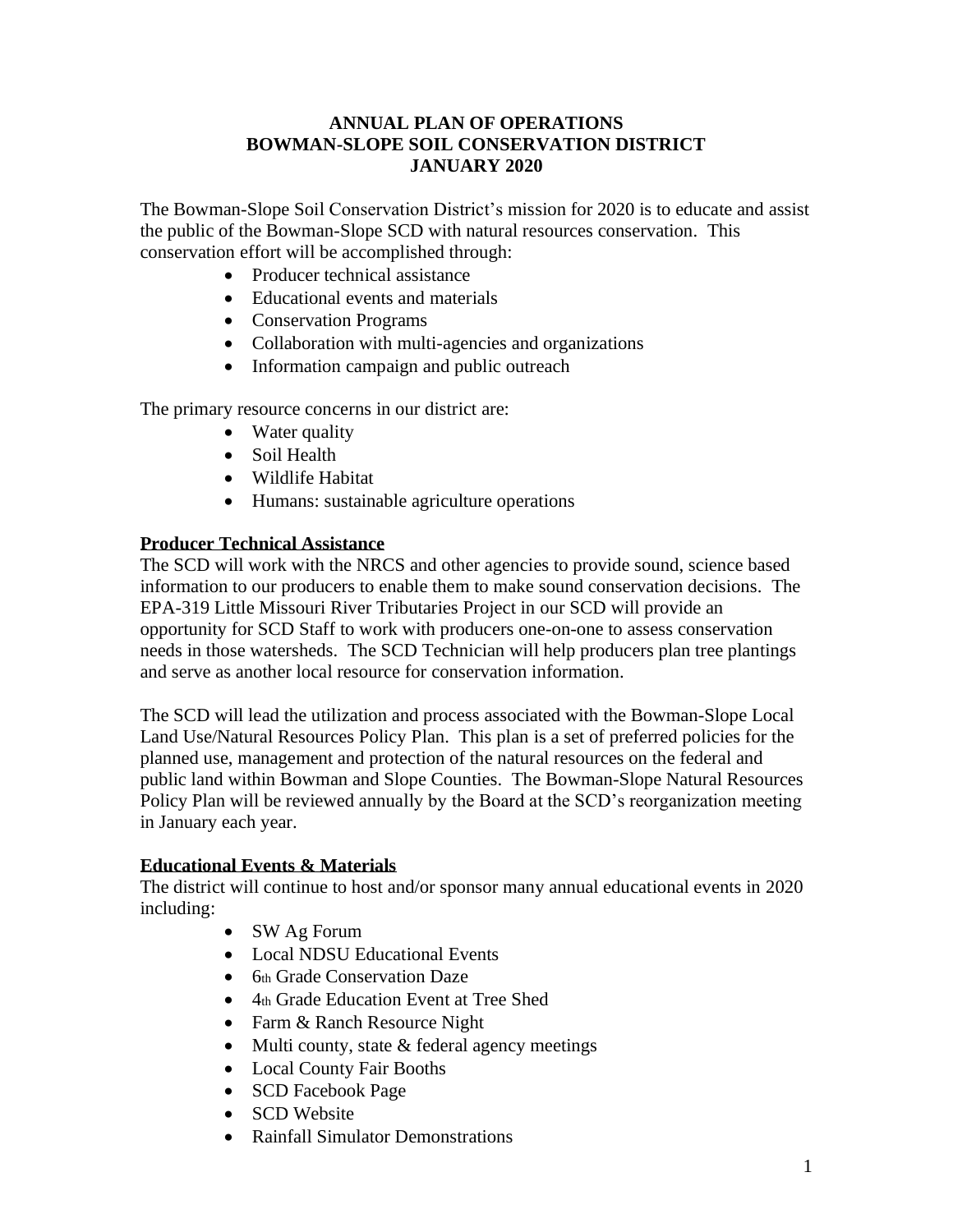• Regional Conservation Partnership Program (RCPP) Grant

Staff will work on developing an elementary school age tree program and Ag in the Classroom event.

Continue to work with producers and other agencies on Sage Grouse related issues.

### **Conservation Programs**

The SCD will promote and help implement all USDA Conservation programs, including but not limited to EQIP, CRP, CSP, and the Agricultural Conservation Easement Program.

The effort to promote reduced tillage operations will continue with the SCD's no-till drill rental program, where producers can rent one of two 1590 John Deere Drills.

The SCD will also continue their tree program by offering:

- Conservation tree stock for sale
- Service: Machine tree plantings
- Service: Weed Barrier Fabric and installation

The EPA-319 Little Missouri Tributary Watersheds Project will be a conservation program in this project area. The goal of this project is to improve water quality through improved soil health and watershed function.

The RCPP program will provide cost-share and technical assistance for tree plantings within the Bowman-Slope Soil Conservation District.

ND Outdoor Heritage Fund, NDASCD tree planting program & Grazing Conservation Program.

ND Department of Energy Solar System Cost-Share Grant & Program.

### **Collaboration with Multi-Agencies and Organizations**

The SCD will continue to collaborate conservation efforts with:

- Natural Resources Conservation Service (NRCS)
- NDSU Extension Service
- US Forest Service
- Farm Service Agency
- Bureau of Land Management (BLM)
- Bowman & Slope County Commissions
- Bowman & Slope County Weed Boards
- Little Missouri Grazing Association
- Horse Creek Grazing Association
- Technical Service Providers
- ND State Forest Service
- ND Department of Health
- ND Game  $& Fish$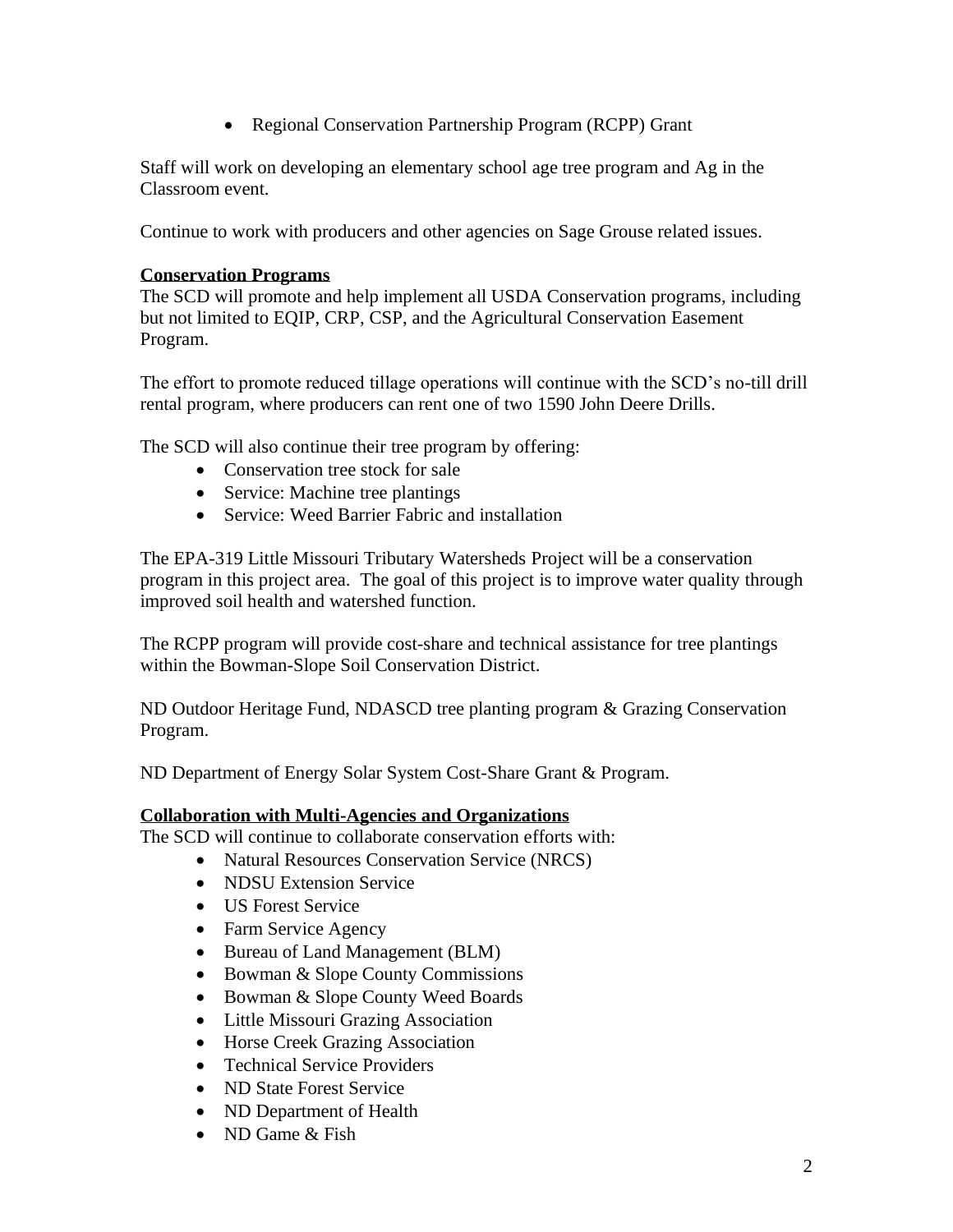- US Fish & Wildlife Service
- North Dakota Department of Transportation
- Bowman Chamber of Commerce
- US Corp of Engineers

The established relationship between the SCD and Bowman NRCS Field Office will continue to promote and encourage the conservation of the natural resources in our district through technical assistants and program implementation.

The SCD will continue to work with the US Corp of Engineers in planting and managing trees for wildlife on the US Corp land by the Bowman-Haley Dam.

With the funding from the Soil Conservation District Assistance Program the SCD will promote soil health and provide conservation technical assistance to producers to promote and implement the NRCS programs.

# **Information Campaign and Public Outreach**

The SCD will make a strong effort to promote conservation, technical resources, and conservation programs through a variety of media including:

- Annual report
- Local radio spots
- County Fair Booth displays
- Attendance to other agriculture industry meetings & events
- Bi-Annual Soil Conservation Achievement Winner Program
- Tree Care Award Program
- Graduating High School & Current College Student Scholarships
- Sponsorship of Range Camp Students
- Office displays and pamphlets
- Chamber of Commerce Member
- SCD Facebook Page and Website
- Slope County Fair Trophy Sponsor

# **Finances**

The SCD financial resources to support operations will include but are not limited to:

- 1. Tree program: the sale and planting of conservation trees and weed barrier fabric
- 2. No-Till Drill rentals
- 3. County Mill Levy
- 4. EPA-319 funds
- 5. State Soil Conservation District Assistance Program
- 6. Plantskydd Deer Repellant sales
- 7. NRCS Grant and Funding Opportunities

The SCD will continue to pursue new grant sources and local sponsorships to support the planned educational activities.

The SCD Board will review the Policy Manual and SCD Policies annually by the Board at the SCD's reorganization meeting in January each year.